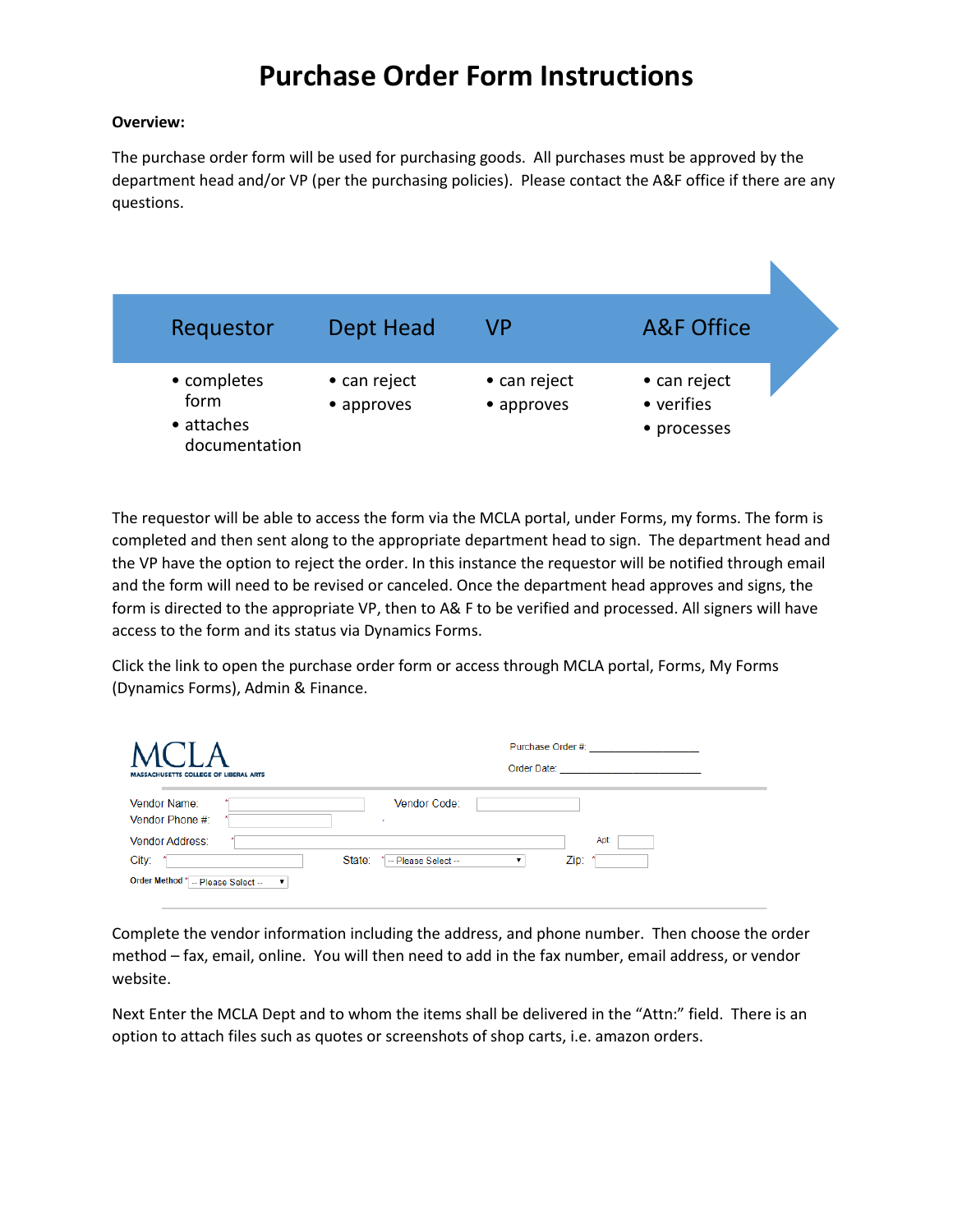| MCLA Dept.: | Attn.:             | $\star$              |                   |
|-------------|--------------------|----------------------|-------------------|
| Quantity    | <b>Description</b> | <b>Unit Cost</b>     | <b>Total Cost</b> |
|             |                    |                      | \$0.00            |
|             |                    |                      | \$0.00            |
|             |                    |                      | \$0.00            |
|             |                    |                      | \$0.00            |
|             |                    | <b>Total Amount:</b> | \$0.00            |

Number of Attachments: \*| -- Please Select -- ▼ |

Next choose the number of accounts by which the purchase will be funded. Up to 3 accounts may be selected. Be sure to fill in the amount for each funding line selected. If there are any questions on account codes please contact the Admin & Finance office.

| SubObi<br><b>Object</b><br>Department<br>Category<br>Fund<br>Amount | <b>Accounts to be Charged</b>                               |  |
|---------------------------------------------------------------------|-------------------------------------------------------------|--|
|                                                                     | Over how many accounts will this purchase order be divided? |  |
|                                                                     |                                                             |  |
|                                                                     |                                                             |  |

### **Approvals**

Select the appropriate Department Head using the drop down. Then click to sign as the requestor. (if you are the department head, you'll need to select yourself and sign again as department head). Click Submit Form button at the bottom of the form. The payment form is now routed to the Department Head for signature. If the payment requires a VP signature, the department head will select the VP Signature needed and route the form to the appropriate VP.

| Requester's Signature:  |  |
|-------------------------|--|
| ÷<br>(click to sign)    |  |
| Signature               |  |
|                         |  |
| <b>Department Chair</b> |  |
| -- Please Select --     |  |

Signature

#### **Department Head Instructions:**

You will receive an email asking for your approval for a purchase order from **mcla-forms@mcla.edu**. Click the link or access the forms in the portal. Please take this opportunity to look at the request, be sure the amount, account code, and purpose is appropriate. You have the option to reject the request by clicking the button at the bottom. If the request is rejected you will be prompted to complete an email back to the last office (the requestor) stating the reasons for the rejection. The requestor will need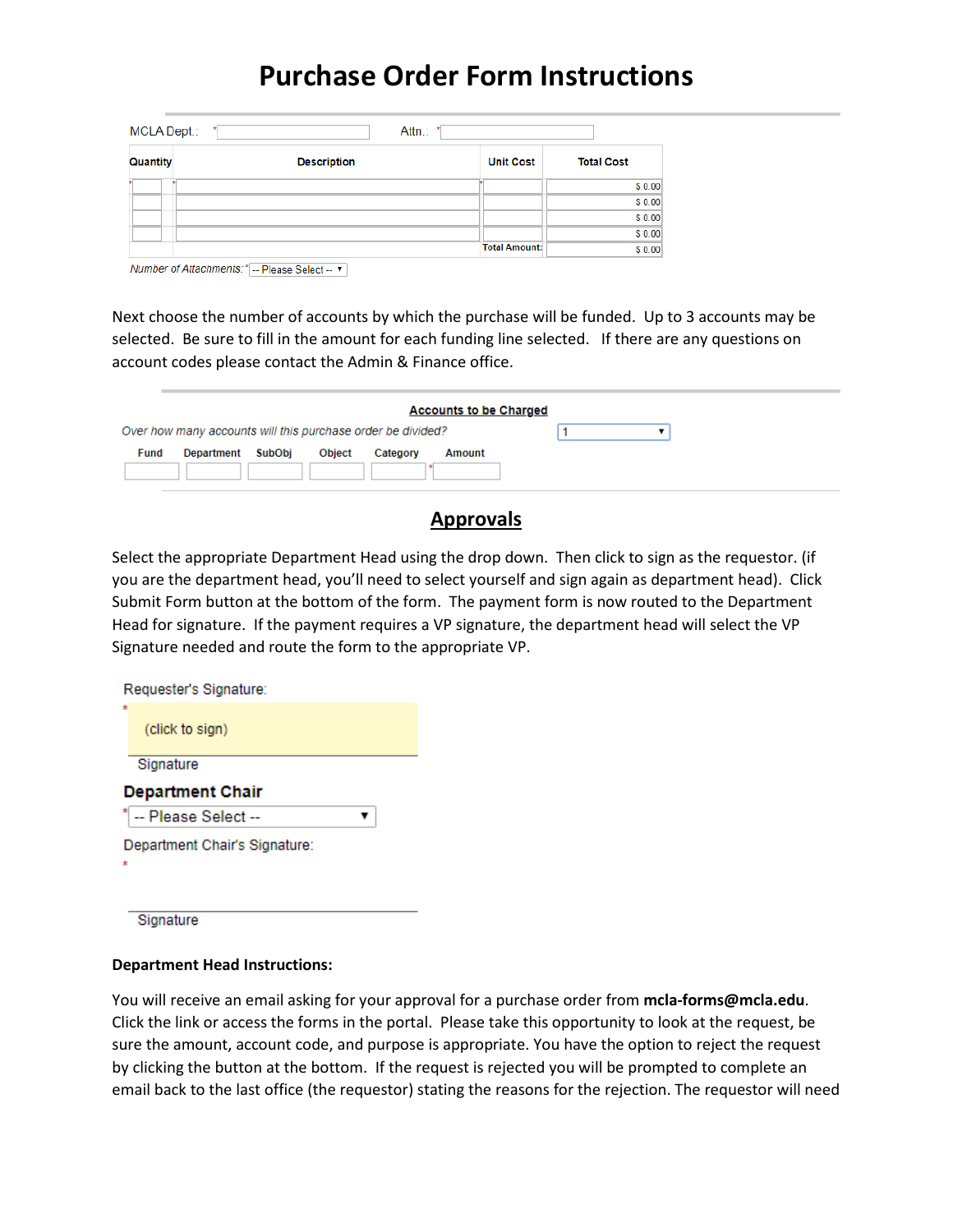to make the necessary corrections and resend to Department Head for signature. You also have the option to fill in a different amount approved if necessary.

If the request is approved, then sign as the department head and choose if the request requires VP/PRES signature, then choose the appropriate VP. Click submit. The form is now routed to the VP/Pres.

| Does this request require a VP/PRES signature? |        | Yes                 | * to be completed by Department Head/Chairperson |
|------------------------------------------------|--------|---------------------|--------------------------------------------------|
| Choose the appropriate VP                      |        | -- Please Select -- |                                                  |
|                                                | Reject | <b>Submit Form</b>  |                                                  |

#### **VP/Pres Instructions:**

You will receive an email from **mcla-forms@mcla.edu** stating that your signature is required for approval. Click the link or access the form in the portal. Please take this opportunity to look at the request, be sure the amount, account code, and purpose is appropriate. You have the option to reject the request by clicking the button at the bottom. If the request is rejected you will be prompted to complete an email back to the last office (the department head) stating the reasons for the rejection. The Department Head will then need to reject the form back to the requestor to correct. The requestor will need to make the necessary corrections and resend to Department Head for signature. If the request is approved, then sign as the VP/Pres and click submit.

The form is then sent to the Administration & Finance office for processing.

### **Tips & Tricks**

It's important to know that the requestor "owns" all the fields when submitting the form. With that in mind know that when a form is rejected only the requestor will be able to edit the fields, for example account number, description, etc. See the flow chart below.